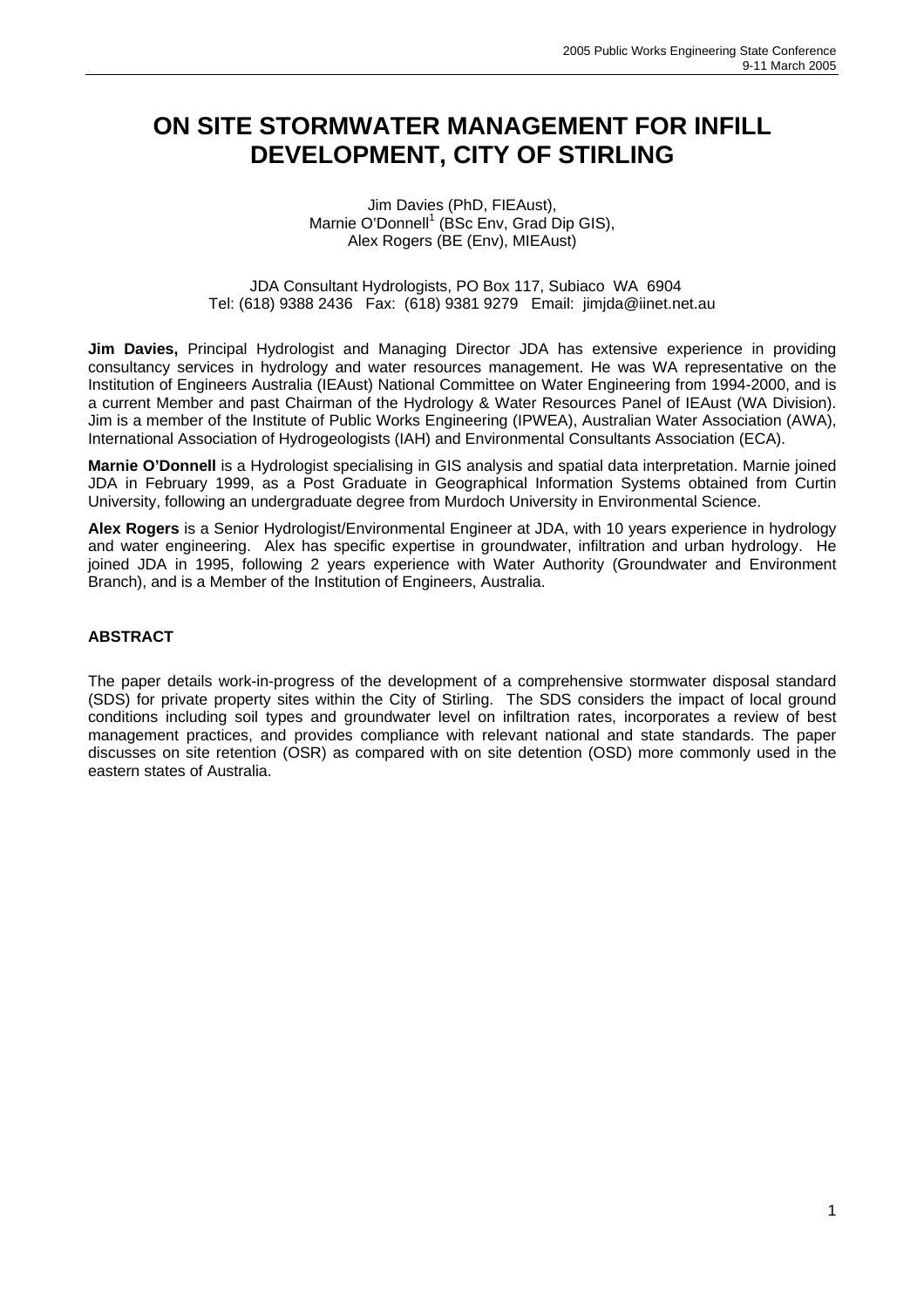## **1.0 INTRODUCTION**

The City of Stirling covers an area of approximately 106 km<sup>2</sup>, comprising over 30 suburbs (Figure 1). The trend for small lot residential subdivisions has led to a substantial increase in impervious areas, increasing runoff to the City's road drainage system that was not designed to accommodate flow from residential lots. The objective of the study is the development of a comprehensive stormwater disposal standard (SDS) for private property sites within the City of Stirling, using the following process:

- Summarise national and state standards/requirements for stormwater management
- Review various WA local authority on site drainage standards/approaches
- Identify zones of infiltration within the City of Stirling based on soil type and depth to groundwater
- Identify existing ground removal/backfilling and compaction areas likely to impact infiltration capacity
- Identify appropriate design average recurrence interval (ARI) for onsite retention (OSR)
- Develop a matrix for OSR storage volume calculation based on infiltration modelling
- Recommend appropriate Best Management Practices (BMPs) and associated products

The study resulted in a series of GIS produced maps of the City showing various attributes affecting stormwater, infiltration capacity including soil type and depth to water table.

This paper does not necessarily represent the views of the City of Stirling.

### **2.0 ENVIRONMENTAL FACTORS**

#### **2.1 Landforms and Soils**

The city area comprises Quaternary deposits with an east-west transition from Pleistocene to the more recent Holocene, Figure 2 (Gozzard 1986). The transition is represented by Bassendean Sand in the east, Sand derived from Tamala Limestone and north-south band of Swamp Deposits in the centre, to the west Tamala Limestone and Safety Bay Sand along the coast. The swamp deposits are indicative of areas of high water table (i.e. wetlands including lakes).

### **2.2 Topography**

There are two dominant north-south ridges (Figure 3), the western ridge approximately 2 km from the coastline rising from 10 m AHD to above 70 m AHD (generally through Carine, Karrinyup, Careniup, Doubleview, Wembley Downs) and the eastern ridge along the north east boundary with maximum height of 85 m AHD (generally through Balga, Careniup, Mirrabooka, Nollamara/Dianella and Yokine) – see Figure 1.

#### **2.3 Groundwater Levels**

The City of Stirling is located at the south western margin of the Gnangara Groundwater Mound. Groundwater flows to the west and south (Figure 4) towards the coast and Swan River.

The Perth Groundwater Atlas (WRC, 1997) shows maximum recorded groundwater contours based on maximum recorded levels of monitoring bores generally since 1975. Within the City, maximum groundwater contours vary from 34 m AHD in the north-east to 13 m AHD near the Swan River in the south, and 1 m AHD along the coast (Figure 4). Groundwater levels vary seasonally by approximately 1 to 2 m and have declined approximately 1m since 1975 associated with declining rainfall, although many local exceptions occur.

The accuracy of WRC's maximum groundwater level contours across the City of Stirling was assessed against DoE's superficial groundwater and surface monitoring sites long-term records.

DoE's monitoring water levels, absolute maximum on record, maximum since 1975, and calculated average annual maximum groundwater level (AAMGL) since 1975, are shown in Figure 5.

It appears that either not all DoE bores were used in the contouring of maximum groundwater levels, and/or a spatial interpolation technique may have been used in which integrity of the maximum value at the bore location may not have been maintained. That is, the contours do not conform to the data.

Depth to groundwater over the City is shown in Figure 4 calculated based on DOLA natural surface topographic contours (m AHD) sourced from the City of Stirling, and WRC's Groundwater Atlas (1997) maximum groundwater levels (m AHD), is shown in Figure 5. In summary the results show :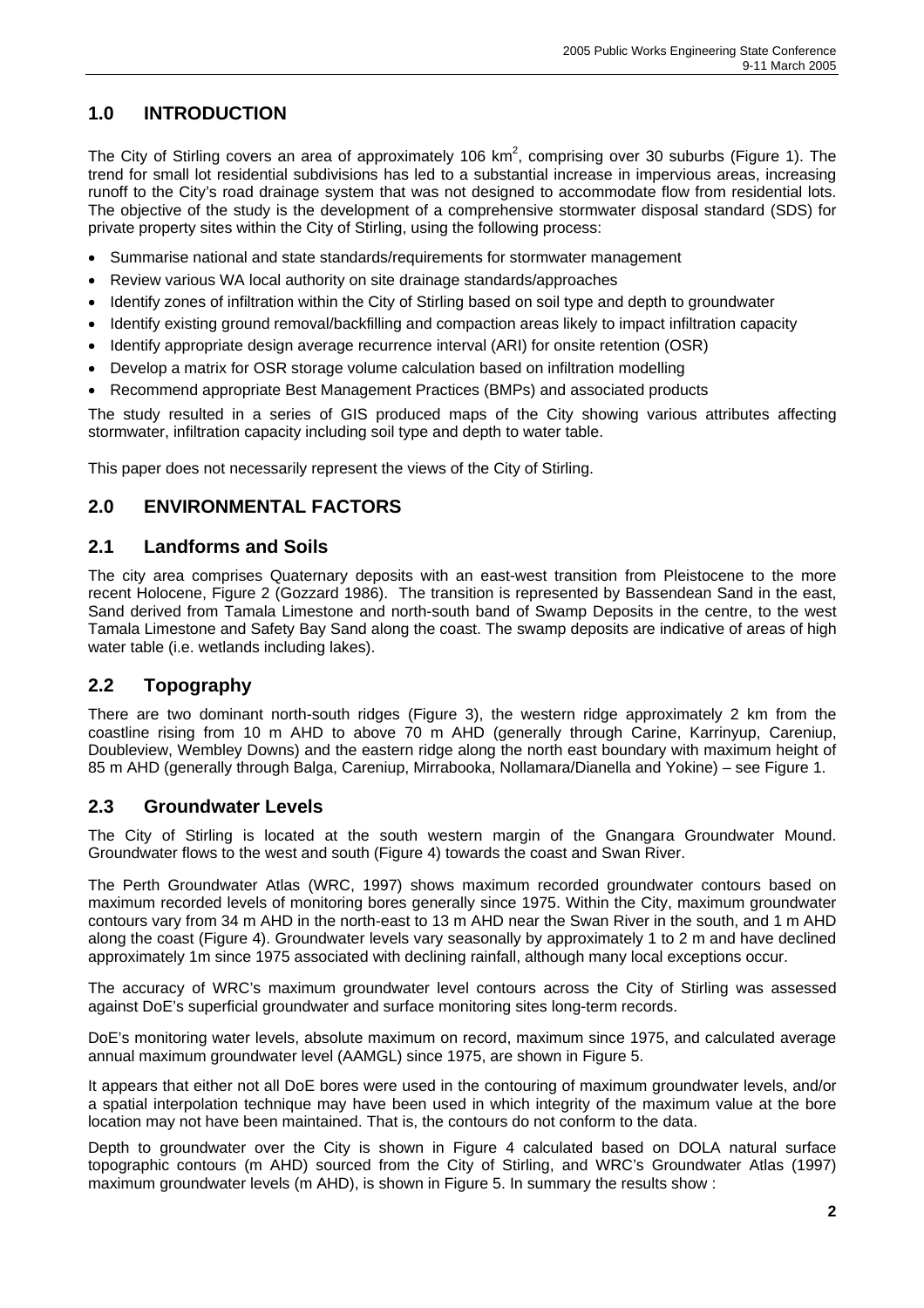- The majority of the City has good clearance to maximum groundwater level (>10m).
- Approximately 24% of the City has low clearance (<2m) including a north-south coastal band approximately 1km inland from the coast, and larger areas north of Herdsman Lake (extending to Carine Swamps) and the south east corner of the Study Area adjacent to the City of Swan and Town of Vincent.

The depth to groundwater determined using these datasets is typically +/- 1.5 m. These inaccuracies and limitations are considered in the interpretation of modelling performed and the development of site specific groundwater investigation recommendations for the proposed on-site SDS.

#### **2.4 Soil Permeability**

For infiltration of rain or stormwater, a basic soil parameter is the soil permeability, otherwise called hydraulic conductivity. This is an intrinsic soil property expressing the rate of water movement under unit (1.0) gradient. This means x metres of head over x metres of soil (eg 1 m head over 1 m soil). It is generally high for sands and low for clays/peat. Typical values are 1 to100 m/d for sand, 0.001 m/d or less for clay/peat.

Estimation of soil permeability can be based on particle size distribution, field or laboratory permeability testing. No regional mapping of soil permeability is available. Figure 2 shows surface soil type, and provides the best readily available qualitative indication of vertical soil permeability (Kv).

Beneath the water table, horizontal soil permeability (Kh) can be estimated from mapping of transmissivity and saturated thickness as indicated on Figure 6, but this is not directly applicable to surface infiltration above the water table.

Zones of generalised vertical soil permeability (Kv), representative of natural surface conditions prior to any alteration of soil profiles by excavation, fill, compaction etc. are shown on Figure 2. These values are based on  $Kv = Kh \div 10$ . where Kh is taken from Figure 6.

Zones 1, 2, 3 & 4 indicated on Figure 2 are generalised and local variations will occur.

#### **2.5 Infiltration Rate**

In dry sandy soils the hydraulic gradient is unity (1.0) and therefore infiltration occurs at the vertical soil permeability rate (Kv). In dry clayey soils the hydraulic gradient exceeds unity and infiltration occurs at a rate greater than the vertical soil permeability rate. In ponded conditions, such as in sumps and soakwells where a depth of surface water may develop, the hydraulic gradient exceeds unity (> 1.0) and the infiltration rate exceeds the vertical soil permeability rate (Kv).

Where the water table is shallow the hydraulic gradient is significantly reduced below unity and the infiltration rate is correspondingly reduced in direct proportion to values well below Kv. Horizontal permeability Kh tends to dominate the process.

#### **2.6 Implications for SDS**

The combination of soil type and depth to water table affects the potential for stormwater to be infiltrated. Generally more permeable soils (such as sands and limestone) and deeper water table facilitate infiltration and require relatively small infiltration devices. Finer soils (clays) and peats with shallower water table have reduced infiltration rates and require significantly larger infiltration devices. This may make OSR impracticable.

#### **3.0 REVIEW OF OSR/OSD STANDARDS**

OSR has been practiced widely in Perth since the early days of settlement, and is the most common method of onsite storm water management in the city. OSD, with a low level outlet pipe, has rarely been used at all in Perth or the City, so far as we are aware, as the need has not yet been great enough to resort to it. This position is virtually the opposite to that of other major cities of Australia, where soil and water table conditions are not conducive to OSR, and OSD is the only option.

#### **3.1 Building Code of Australia (BCA)**

BCA performance requirements for roof and property drainage, which are mandatory, have primary reference to Standards Australia, National Plumbing and Drainage :

• AS/NZS 3500.3.2: Stormwater Drainage – Acceptable Solutions (1998) (superseded by AS/NZS 3500.3 Stormwater Drainage in 2003)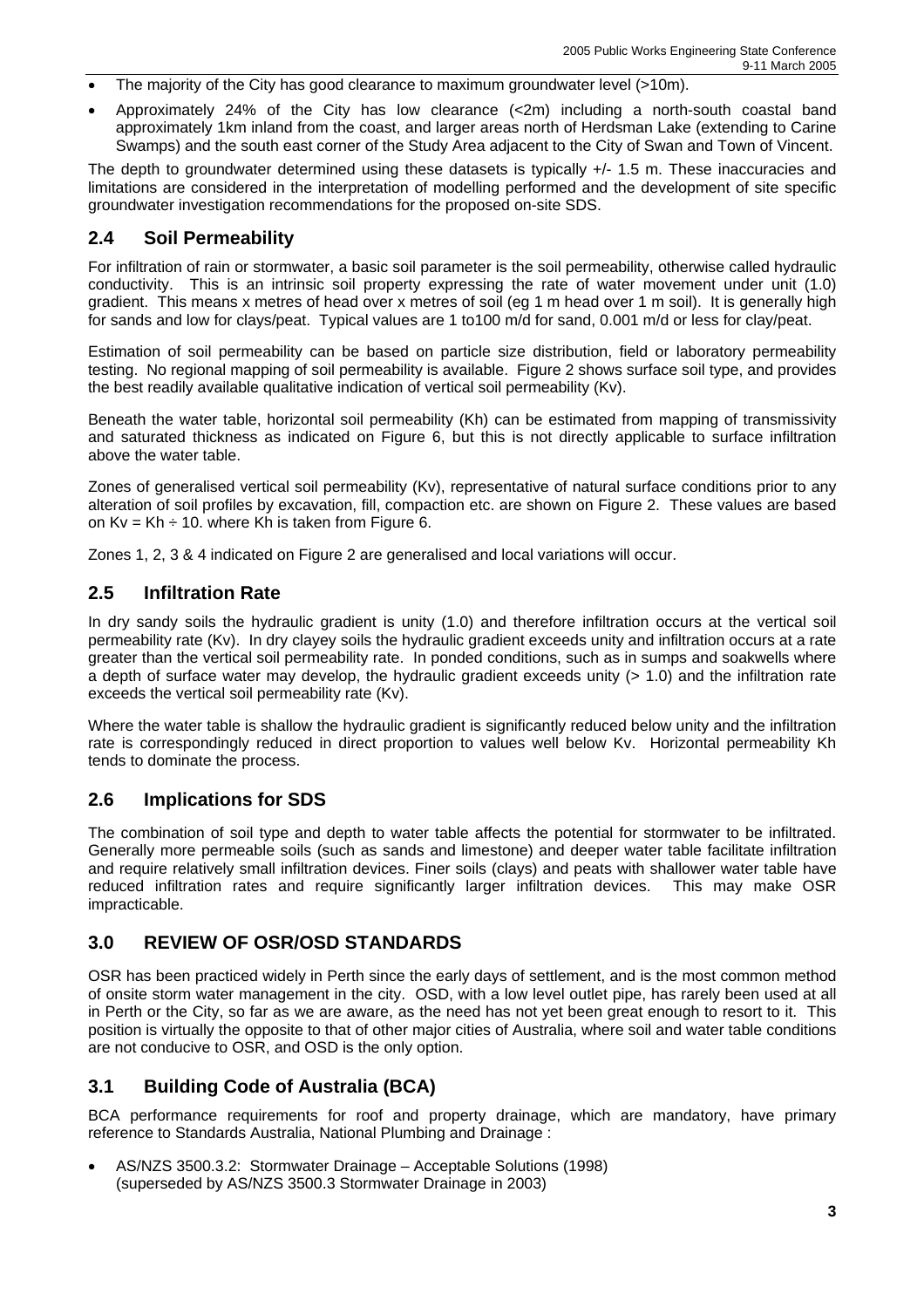• AS/NZS 3500.5: Domestic Installations (2000) : Section 5 – Stormwater Drainage.

The Building Code of Australia (ABCB, 2004) contains no specific reference to OSR or OSD. Explanatory information states that where a stormwater drainage system is installed it must:

*a) The position and manner of discharge of the stormwater drainage system must be to the satisfaction of the appropriate authority.* 

*b) The stormwater drainage system must be designed so that any overflow during heavy rain periods is prevented from flowing back into the building.* 

#### **3.2 Standards Australia (SA) – National Plumbing and Drainage**

- **Roof drainage systems** are to be designed to 5 minute duration rainfall intensity for a minimum average recurrence interval (ARI) of 20 years where it is unlikely that adverse effects of stormwater flows would result in significant injury or damage to people or property. Where it is likely that adverse effects of stormwater flows would result in significant injury or damage to people or property a minimum 100 year ARI is recommended.
- **Surface drainage systems** are to be designed to dispose of stormwater flows with the concept of minor and major storms. Minor storms are to be contained within the drainage system, with major storms to overflow, as to not present a hazard to people or cause significant damage to property. Specific ARI's for major/minor storms are not specified, with allowance for determination of design criteria by the utility operator. With respect to runoff, roofed and unroofed impervious (paved) areas have coefficients of 1.0 and 0.9. Unroofed pervious areas runoff coefficients are to be nominated by utility network operators.
- **Subsoil drainage systems** are to be designed not to cause damage to buildings, by the removal of excess groundwater and reducing soil moisture levels.

Design rainfalls for 20 and 100 year ARI 5 minute duration are provided in the Standards via the Hydrometeorological Advisory Services of the Bureau of Meteorology. Australian Rainfall and Runoff (1987, since superseded by 2001) or other design rainfalls as provided by the network utility operator are considered appropriate by the Standard for surface drainage systems

No specific reference to on-site retention (OSR) is contained in either Standard. AS/NZS 3500.3 (2003) provides specific details of on-site stormwater detention (OSD) systems. General criteria for OSD in AS/NZS 3500.3 (2003) states harmless escape of overflows should be provided and any ponding is to be visible so fault can be noted. Ponding of overflow levels is required to be not less than 300 mm below any adjacent habitable floor levels of building and not less than 150 mm below non-habitable floor levels. However, no reference to specific design ARI in this regard is provided.

According to a Workshop Paper (O'Loughlin & Jones, 2003), the Australian Standards provide a platform from which designers or installers can depart if they "have confidence that better or more appropriate solutions can be adopted". Justifications are required if designers or installers choose to deviate from the standards. Deviations from standard specified Australian Rainfall Intensities (ARI's) however are not considered acceptable.

#### **3.3 Engineers Australia (EA)**

Engineers Australia has two industry publications related to flood and stormwater management : Australian Rainfall and Runoff (EA, 1997), and Australian Runoff Quality (EA, 2003).

Australian Rainfall and Runoff (1997) supersedes the earlier publication of Australian Rainfall and Runoff (1987). It contains Book VIII on Urban Stormwater Management, which is identical to Chapter 14 of the 1987 edition. This contains methods and concepts for stormwater management at the development scale but provides no information for OSR/OSD at lot scale.

EA (2003) in draft format provides an overview of current Best Management Practice in the management of urban stormwater in Australia, particularly with regard to stormwater quality. Some detail regarding the sizing of OSR/OSD systems is provided in Chapter 10 : Infiltration Systems through simplified conservative formula. EA (2003) refers the reader to more detailed mathematical modelling to provide better estimates of storage requirements.

Australian Runoff Quality (2003) provides no guidance on the ARI design storm event, time of concentration, or recommended runoff coefficient. Design ARI is stated to be the designer's responsibility, in consultation with Council.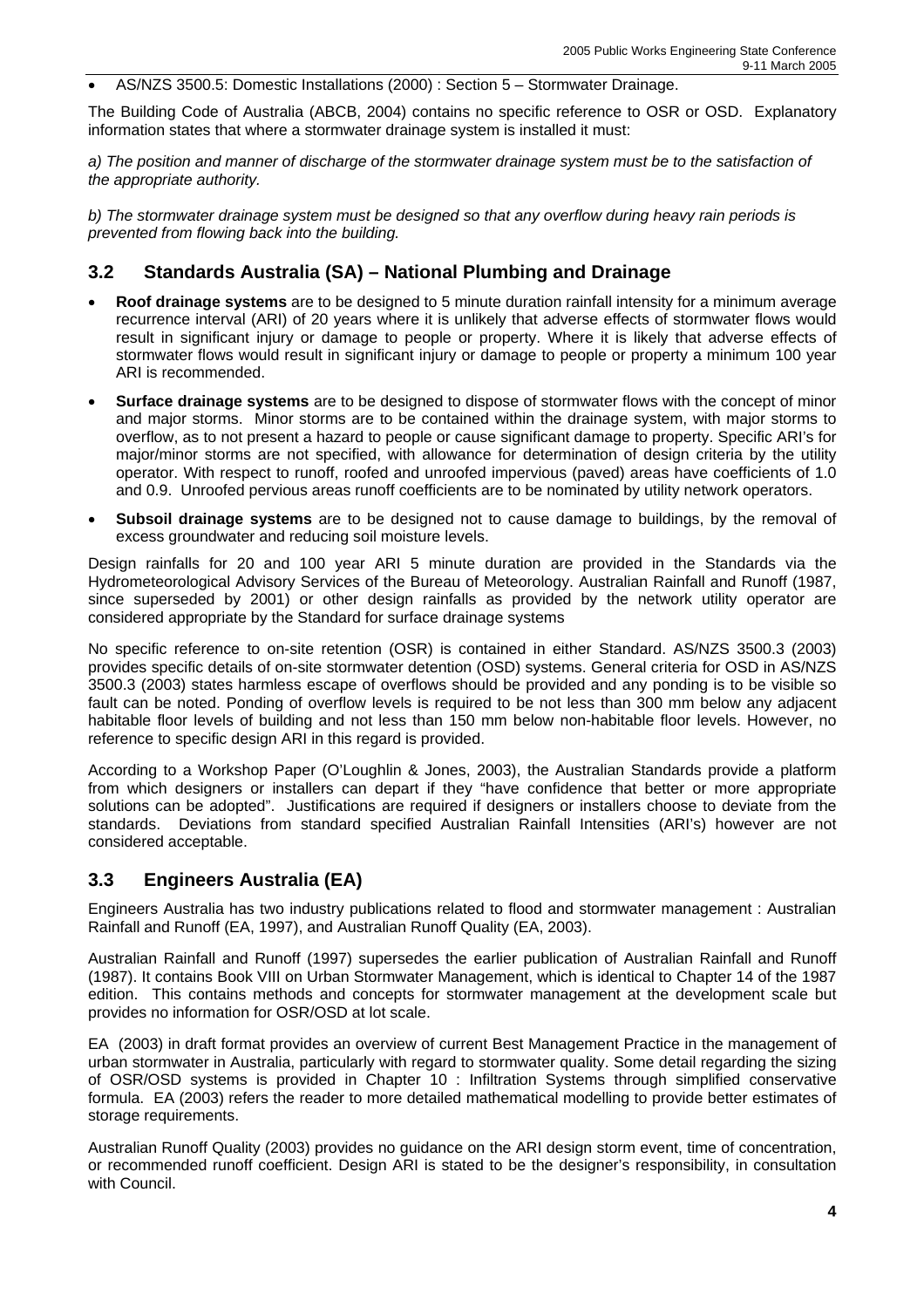#### **3.4 Stormwater Industry Association (SIA)**

No guidance is given for the design of OSR, although many newsletters refer to Water Sensitive Design and the desirability of storm water infiltration, where possible. Considerable attention has been given by the SIA to the application of OSD – particularly with respect to issues of licensing of designers/installers and maintenance.

The SIA website on stormwater management systems and techniques includes the following comments:

*"The ongoing maintenance, access de-silting and surveillance of OSD systems on private property are acknowledged problems of OSD. Many structures have been found to have no access to carry out important maintenance and surveillance requirements.*

*On-site-detention, which includes components of groundwater recharge, reuse storage and temporary flood storage can largely eliminate spills, reduce potable water consumption, release reservoir storage for environmental flow, naturalize storm discharge and preserve both the structure*  and habitat values of streams. The process of screening and settling of suspended solids in runoff *before its release captures litter for disposal and retains sediment and detritus for use within the property.* 

*The benefits of OSD are:* 

- *it can be funded immediately (i.e. by the developer) and does not require any capital outlay for council;*
- *it protects downstream properties from increase in flooding resulting from new developments. Thus it protects councils against claims for damage arising from increased runoff from new developments or redevelopments;*
- *public land for larger detention basins may not be available adjacent to existing trunk drainage systems;*
- *the cost of upgrading existing drainage systems is often beyond the financial means of councils;*
- *the OSD system tackles the problem at its source, before the increased flows enter a council's drainage system;*
- *some water quality improvements will also result from some deposition of coarse particles and the trapping of litter on outlet-protecting screens within OSD storages.*

*The disadvantages of OSD are:* 

- *Regulations, criteria and design methods adopted by councils are often too simplistic and can therefore be unfair to developers)*
- *Under some hydrological conditions, storages located in the lower parts of catchments can increase flow rates downstream due to delayed hydrographs.*
- *Maintenance is a major problem, and OSD places a large administrative burden on councils and a possibly onerous duty on property owners.*
- *OSD provides little scope for stormwater pollution reduction, especially for dissolved pollutants, and those attached to fine sediment particles.*

*On-site stormwater detention systems were conceived to address the difficulty of coping with piecemeal developments and re-developments when it was technically and financially difficult to enlarge the capacities of established stormwater drainage systems. The OSD solution is to make those who are responsible for the increased runoff, and who are the beneficiaries of the change, to provide storages to maintain the status quo. "*

The SIA emphasis on OSD rather than OSR applicable to Australian cities other than Perth, is a natural reflection of SIA membership being centred in the eastern states.

#### **3.5 A Manual for Managing Urban Stormwater Quality (WRC, 1998)**

The document provides some examples of best management OSR and OSD practices, however these are provided at a regional scale rather than for individual lots. No specific reference appropriate design ARI or criteria are provided. The Department of Environment (DoE) are currently reviewing the manual. An interim position statement with regard to urban stormwater management was released February 2003 (WRC,2003), containing principles and objectives for stormwater management with a focus toward at-source controls. It did not contain any specific design information or criteria for OSD/OSR.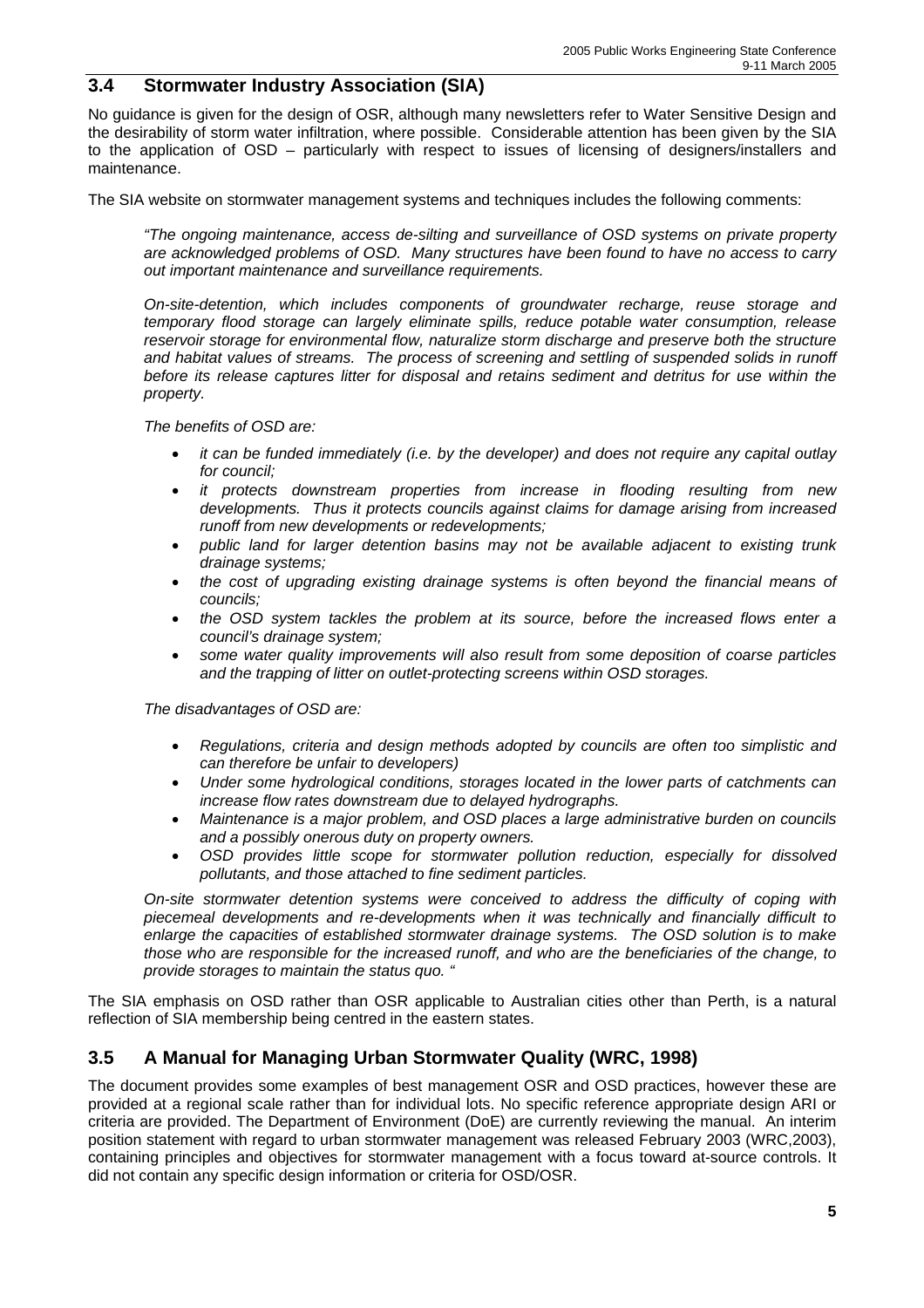#### **3.6 Urban Stormwater Management Manual (DoE, 2004)**

The Manual recommends storage and stormwater reuse as high as possible in the catchment, and that stormwater detention should occur at source or on-site, to maintain as much as possible pre-urban levels of stormwater runoff. Little specific detail however regarding OSD/OSR and its design and implementation is provided. Chapters regarding specific BMP's, criteria, and application details are yet to be completed.

#### **3.7 Local Government Guidelines for Subdivisional Development**

The Institute of Municipal Engineering Australia (IMEA) Western Australia Division, produced a standard document detailing engineering requirements for subdivisional developments in W.A in 1998 (IMEA, 1998), Section 2.2 of which states all drainage designs for stormwater should comply with the following industry design requirements:

- Australian Rainfall and Runoff (Institute of Engineers Australia, 1987)
- Stormwater Drainage Design in Small Urban Catchments (Argue, ARRB Special Report No.34)
- Sub-Surface Drainage of Road Structures (Gerke, ARRB Special Report No.35)
- Water Sensitive Urban (Residential) Design Guidelines for the Perth Metropolitan Region (Whelans, 1993)
- A Manual for Managing Urban Stormwater Quality (WRC, 1998)

Catchment runoff coefficients are not listed in this document due to the variation of land, land use and soil types throughout W.A., however advice regarding design storms is provided. Local authority drainage networks are stated as required to be designed for 2 to 5 year ARI, except for arterial drains and compensating basins where 10 year ARI are stated to be used. Overland flow paths and storage facilities for flood flows are to be designed for a 100 year ARI storm event. Floor levels are recommended to be a minimum 300 mm above the 10 year ARI flood level. No specific reference to OSD/OSR at lot scale is provided.

#### **3.8 Individual WA Local Government Policy for On-Site Stormwater Management**

WA local government policy for on site stormwater management is summarised as follows:

- New developments and redevelopment sites are generally subject to councils on-site stormwater management polices. Retrofitting of existing development is not required.
- All City of Stirling neighbouring local authorities policies contain between 12 and 17 mm of runoff on-site. City of Stirling itself requires storage of 12.2 mm of rainfall, possibly derived from "½ inch" in imperial terms, equating to a 20 year ARI storm of 5 minutes duration.
- Soakwell capacity ( $m^3$  requirements) are calculated as a product of depth x impervious area. For example, City of Stirling policy for an impervious area of 111  $m^2$  requires 1.36  $m^3$  storage which can be provided by a 1200 mm diameter and depth soakwell.
- Some local authorities allow for connection to their drainage network for areas with insufficient clearance to groundwater (eg City of Bayswater and City of Belmont near the Swan River), representing the delineation of zones with the local authority boundary for policy application.
- Some local authorities have different requirements based on land use (commercial/residential) or soil type (clay/sand). For example the City of Joondalup requires commercial property soakwell calculations to be based on 100 year ARI 24 hour duration storm event.
- Specific product recommendations are not stated by any of the local authorities. Four of the six neighbouring local authorities require concrete soakwells.
- A minority of the local authorities reviewed permit overflow systems to connect to the street drainage system (eg Town of Bassendean). Most authorities however require retention on site without connection.
- A number of councils have indicated they are currently in the process of reviewing their policies (eg City of Swan, City of Canning)

#### **4.0 DESIGN ARI AND CRITICAL STORM DURATION**

For city urban drainage design, prevention of inundation of private properties in storm events of 100 year ARI is appropriate, see for example EA (1987). OSR devices are traditionally designed for a lower ARI e.g. 20 year (see 3.8 above) with overflow to private property or road reserve in rarer events e.g. 100 year. This may be satisfactory if the peak overland flow has subsided at the time that the soakwell overtops.

The storm duration which gives rise to peak overland flows is probably shorter than the critical storm duration which causes OSR devices (mostly soakwells) to surcharge. This is because overland flow is directly related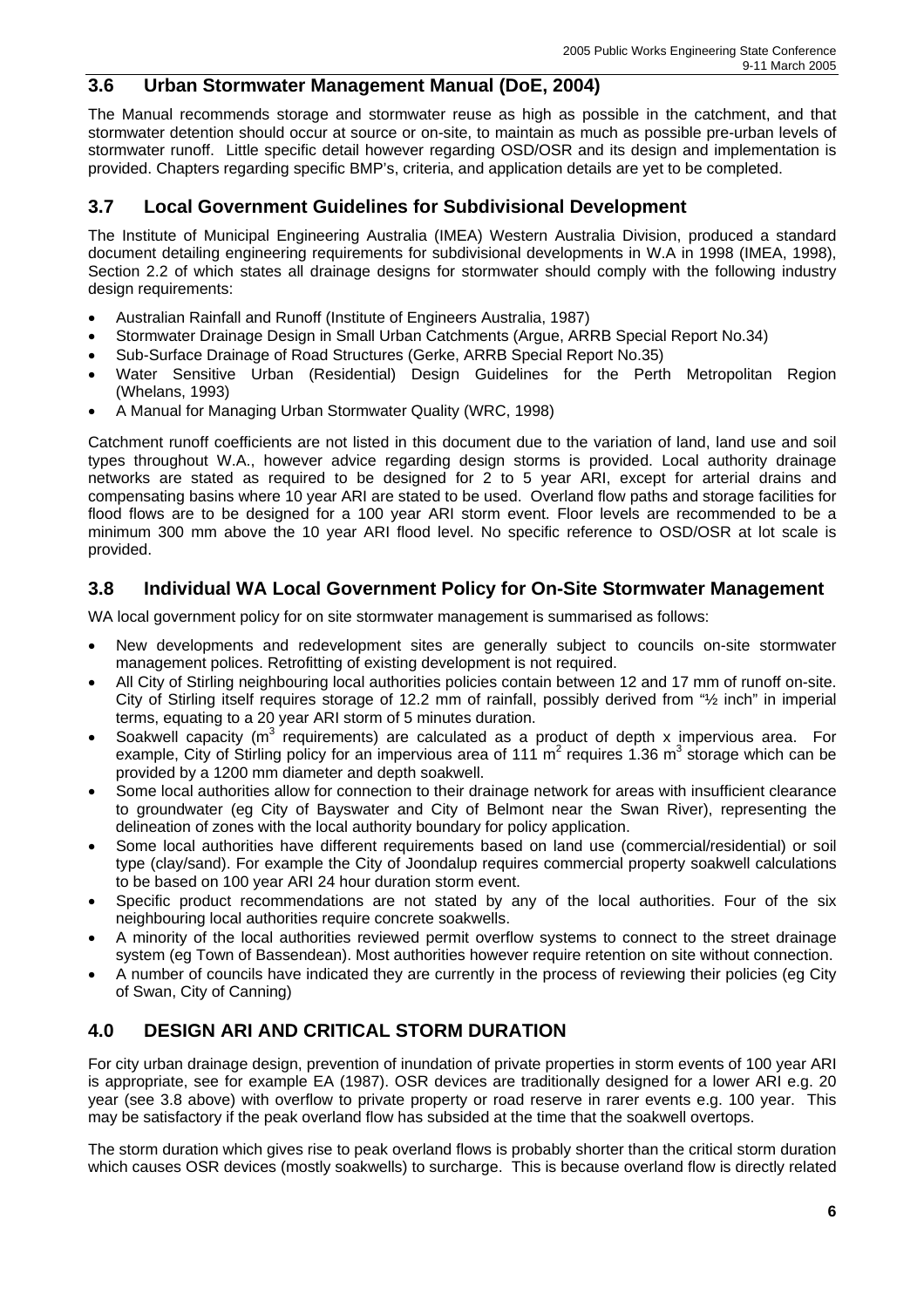to peak flow generation, whereas OSR devices have a component of storage which tends to result in a longer storm producing the maximum water level and storage within the device.

It is suggested as a starting point soakwells should be designed for 30 minute storm duration, although shorter or longer storms may be critical. This needs to be verified by field studies of the performance of individual soakwells and their infiltration rates, in the same way stormwater detention basins are analysed for critical duration. Stormwater retention basins (sumps) typically have longer critical storm durations, 12 hours to 5 days.

### **5.0 OSR INFILTRATION MODELLING**

#### **5.1 Method**

To investigate spatial variation within the City of infiltration potential, infiltration modelling is being performed for various site conditions (soil type, depth to groundwater etc) and various design storm events.

Two infiltration models are used, INFIL and MODRET. INFIL is used to model cases where a deep water table exists while MODRET is used to model areas of shallow water table. Both INFIL and MODRET use a design inflow hydrograph specified from the rainfall temporal patterns presented in AR&R (I.E.Aust, 1997) for various design storm frequencies and durations.

Infiltration scenarios modelled included:

- variation of depth to groundwater from 1 m to 20 m+
- various Kh, Kv
- design ARI's of 2, 20 and 100 year
- various soakwell capacities (900 mm dia, 1800 mm dia)

#### **5.2 Modelling Results**

Figure 7 shows the general shape of the relationship between impervious areas served by a soakwell and depth to water table, for specific Kv, Kh. The graph shows that for deep water table the required storage is independent of water table depth. In this region the required storage is related to soil permeability only. For shallow water table the line depends on depth to water table. Greater storage is required in this region which may be prohibitive.

This presentation of results for both shallow and deep water table cases to show the transition zone of governing equations has not been previously published.

Also shown on Figure 7 is the existing policy of 12.2 mm storage per impervious m<sup>2</sup> for 2 soakwell sizes.

### **6.0 DEVELOPMENT OF ON-SITE SDS**

#### **6.1 Scope of Application**

Most road drainage in the City of Stirling does not allow for lot runoff, and is only designed to receive road runoff. Hence any additional impervious areas created during lot improvement, redevelopment, and/or subdivision has potential to lead to increased runoff to the road reserve and local authority and regional drainage systems. The following types of development within the City of Stirling are therefore proposed to be subject to the SDS :

- All new single dwellings
- Redevelopment lots (eg duplexes, triplexes, battle axe blocks), defined as lots which used to have or were originally zoned to have a lower density development than is proposed
- All commercial and industrial areas not located in industrial drainage scheme areas
- New subdivisions
- New ancillary structures, including swimming pools, tennis courts, carparks, garages, and sheds
- Redesign of the stormwater treatment or management of an existing development/dwelling
- Any alterations and additions which in the opinion of Council will result in an adverse impact on the capacity of the Councils stormwater drainage system.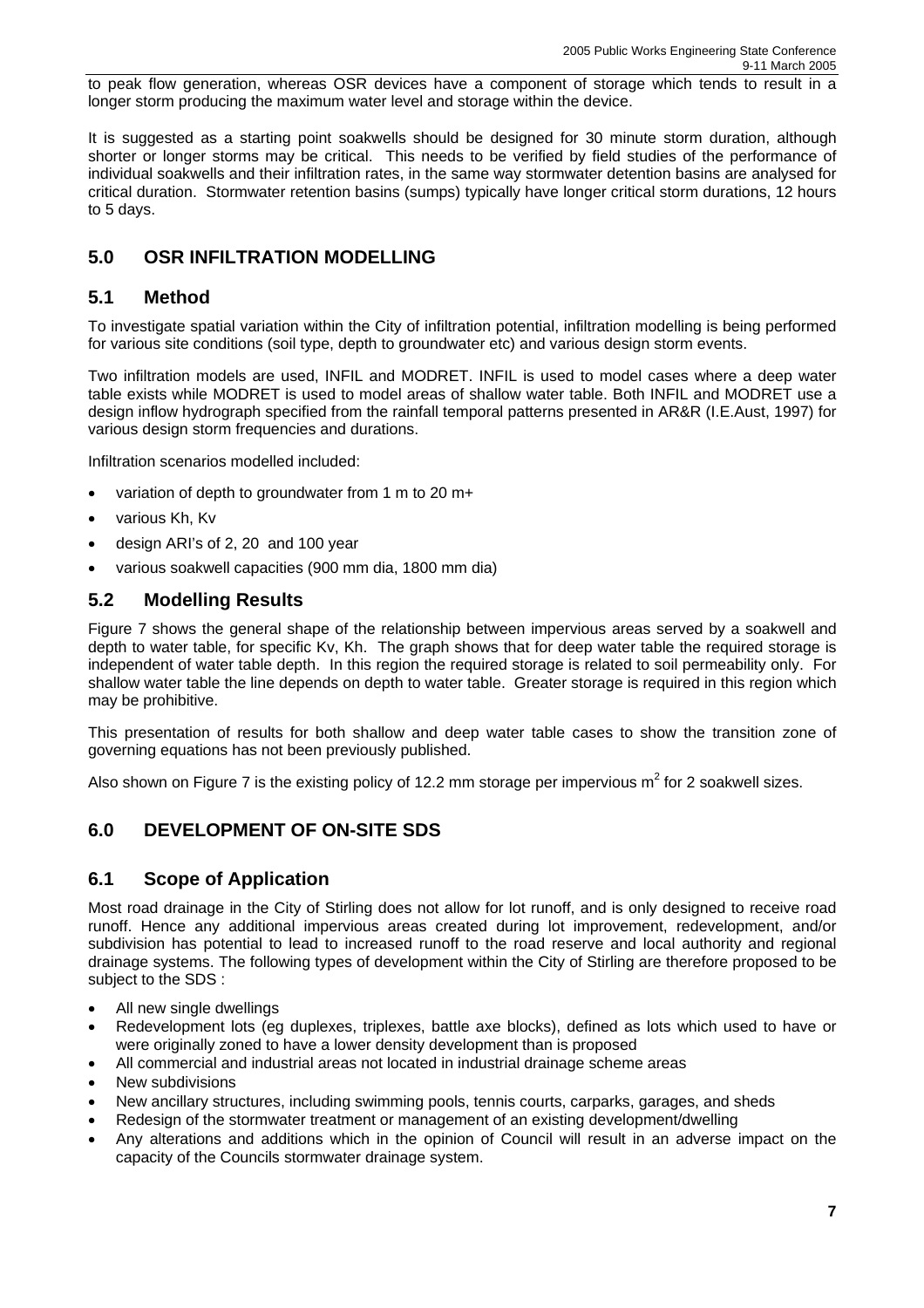Proposed exemptions to the SDS include :

- Building developments within Industrial drainage scheme areas
- Development in zones deemed by the City of Stirling as unable to infiltrate, and where in the opinion of Council discharge will not result in an adverse impact on the capacity of the Councils stormwater drainage system

The SDS will apply to all land within the City of Stirling local authority boundary.

#### **6.2 Calculation of Storage Volume**

Table 1 details an initial draft proforma for the calculation of on site storage requirements.

It should be noted that land filling and compaction may alter the soil condition and properties and the depth to groundwater from that shown in regional mapping (WRC,1997). This may result in different site storage volume requirements from those specified in Table 1 for various catchment infiltration zones, and site specific groundwater investigations for these development areas are recommended. Site specific groundwater investigations are also recommended for sites with low clearance to groundwater.

While use of rainwater tanks is encouraged by Council for non potable use applications, rainwater tanks do not substitute for the storage capacity required for on-site stormwater disposal. Innovative stormwater management systems including rainwater tanks may be considered by Council in some difficult cases to compensate for an inability to provide adequate on–site stormwater storage. JDA recommends such systems be considered on a case by case basis.

| Development Name/Location:                                                                                                                              |     |
|---------------------------------------------------------------------------------------------------------------------------------------------------------|-----|
| Development<br>Type<br>$\ddot{\phantom{a}}$<br>(type list to be added)                                                                                  |     |
| Infiltration<br>Zone<br>Catchment<br>$\ddot{\cdot}$<br>(via Figure 3)                                                                                   | A   |
| Estimated Depth to Maximum Groundwater Level :<br>(via Figure 4)                                                                                        |     |
| Has<br><b>Site</b><br>Groundwater<br>Specific<br>Investigation<br>a<br>Been Conducted (Yes/No):                                                         |     |
| above, Calculated Depth to Maximum<br>If Yes<br>to<br>Groundwater Level based on Field Investigation (m) :                                              |     |
| Add check on compaction/fill                                                                                                                            |     |
|                                                                                                                                                         |     |
| Total Site Area (m <sup>2</sup> ) :                                                                                                                     | B   |
| Total Equivalent Impervious Area (Roof, Driveway etc)<br>Draining to On-Site Storage Facility (m <sup>2</sup> ) :                                       | C   |
| m <sup>2</sup><br><b>Site</b><br><b>EIA</b><br>Storage<br>Volume<br>Required<br>per<br>Based on Catchment Infiltration Zone (A) :                       | D   |
| $m^3/m^2$<br>Zone<br>x.xxx<br>1<br>$=$<br>$m^3/m^2$<br>Zone<br>$\overline{\mathbf{c}}$<br><b>X.XXX</b><br>$=$<br>$m^3/m^2$<br>3<br>Zone<br>x.xxx<br>$=$ |     |
| On-Site Retention (OSR) Storage Requirement (m <sup>3</sup> )                                                                                           | CxD |

**Table 1 : Proposed On Site Retention (OSR) Calculation Proforma**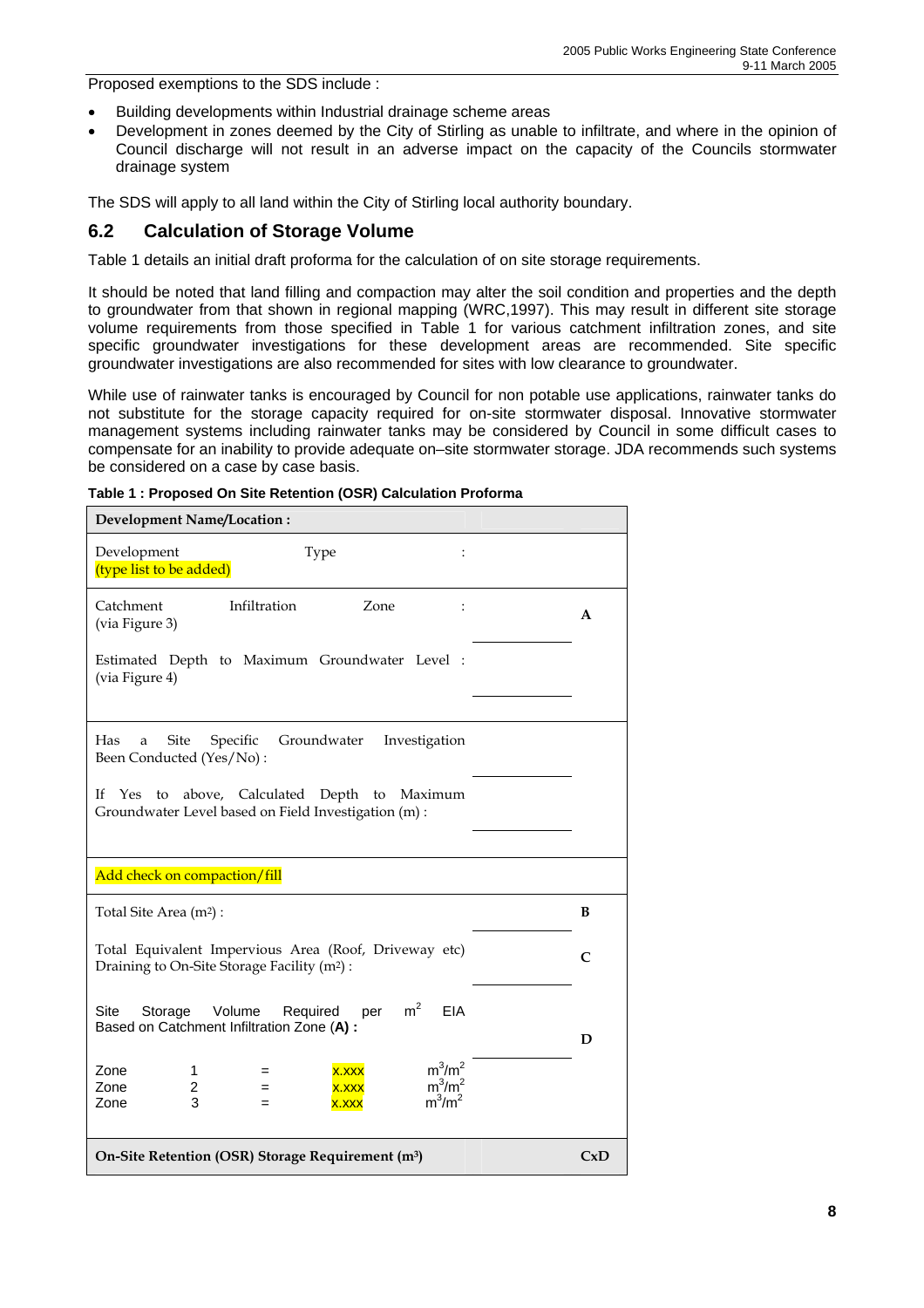#### **6.3 Maintenance**

Regular maintenance of on-site stormwater systems will be required to maintain system performance, and is owner's responsibility. Maintenance should include clearing of accumulated debris, removal of sediment from base of soakwells/pit etc.

### **6.4 Information to be Submitted with Design**

Plans to be submitted for on site stormwater disposal to Council for approval shall include :

- Proposed method of stormwater disposal, including product type
- Existing ground levels or contours
- Proposed level of paved or concreted areas
- Details of roof drainage disposal
- Calculation of required on site storage capacity
- Size and location of all on site storage and drainage system
- Location of overland flow paths
- Detail of access and maintenance facilities
- Site constraints such as trees, services or other structures that may affect the viability of the drainage or on site detention system.

### **7.0 REFERENCES**

Australian/New Zealand Standard, Plumbing and Drainage, Part 3: Stormwater Drainage. AS/NZS 3500.3:2003.

Australian/New Zealand Standard, National Plumbing and Drainage, Part 5: Domestic Installations, Section 5, Stormwater Drainage. AS/NZS 3500.5:2000.

Australian and New Zealand Environment and Conservation Council and Agriculture and Resource Management Council of Australia and New Zealand (2000c) Australian Guidelines for Urban Stormwater Management, National Water Quality Management Strategy, 2000

Australian Building Code Board (2004) http://www.abcb.gov.au/

Arque J.R. (1986) Storm Drainage Design in Small Urban Catchments: A Handbook for Australian Practice, South Australian Institute of Technology.

City of Belmont (2002) Engineering Requirements and Design Guidelines.

City of Bunbury (2004) Local Planning Policy Stormwater Disposal from Private Properties & Connection to the City's Storm Water System.

City of Joondalup (2004) Approvals Fact Sheet, On Site Stormwater Drainage Requirements.

City of Joondalup (1998) Joondalup Development Design Specification JD5. Stormwater Drainage Design.

City of Mandurah (2004) City of Mandurah Development Guidelines.

City of Melville (2002) Policy No. T3 Drainage Easement.

City of Nedlands (2004) Street Drainage

City of South Perth (2002) Management Practice M415: Stormwater Drainage for Proposed Buildings.

City of Stirling (2004) Requirements for On-Site Drainage.

City of Subiaco (2004) Policy on Stormwater Disposal

City of Wanneroo (2003) Guidelines for Development and Subdivision of Land – Issue No.2 Development Design Specifications, WA Aus Spec #1.

City of Wanneroo (2004) Stormwater Runoff Information Sheet.

Davidson, W.A. (1995) Hydrogeology and Groundwater Resources of the Perth Region Western Australia, Dept. of Minerals and Energy, Bulletin 142